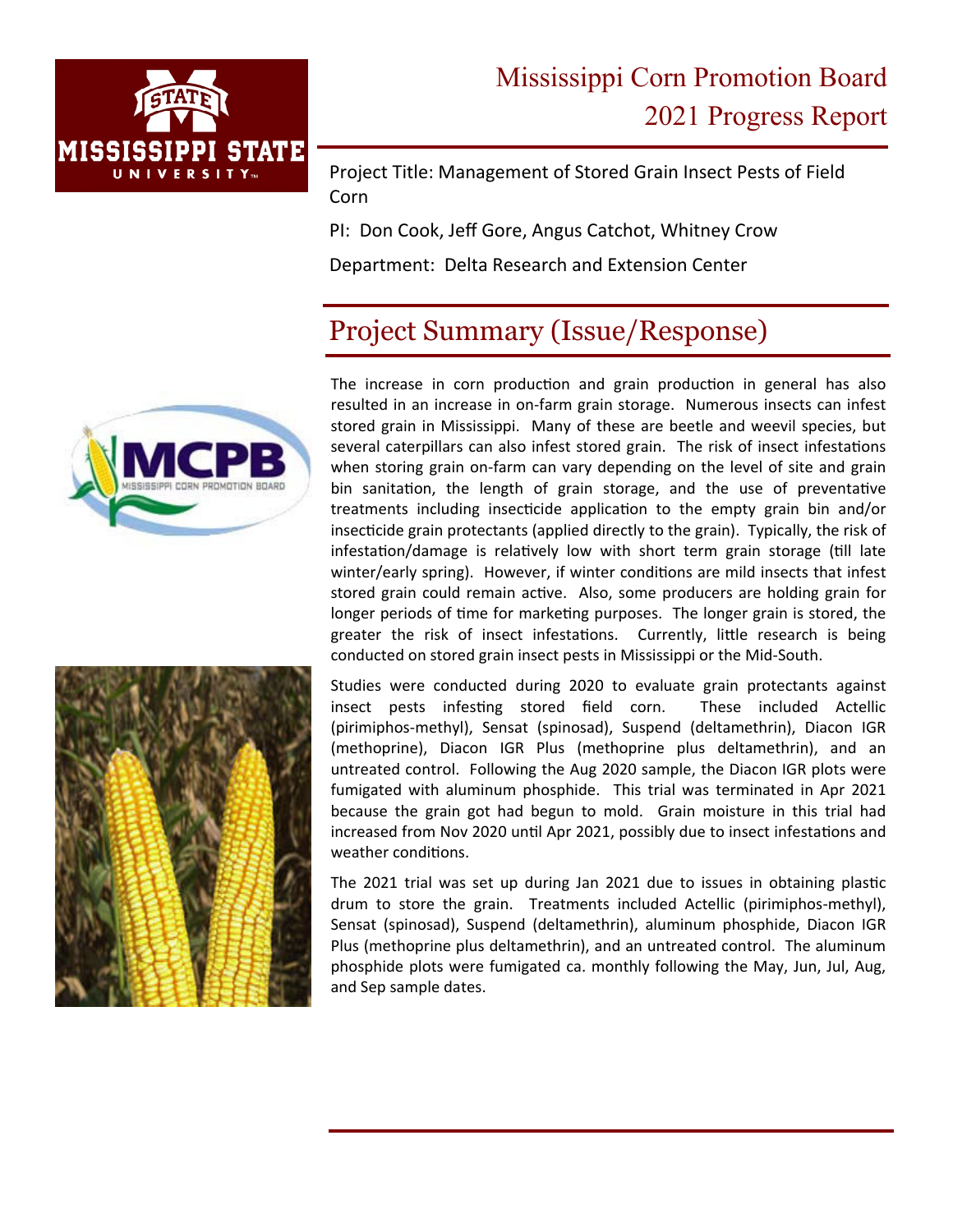## Project Results/Outcomes

For the 2020 trial, only Actellic maintained weevil densities below two per sample from Jan to Oct 2020 (Figure 2). Weevil densities in the Aug samples for the Suspend, Diacon IGR, and Diacon IGR Plus treated plots exceeded 20 per sample. On 6 Aug the Diacon IGR plots were fumigated with aluminum phosphide pellets. Following fumigation weevil densities were ≤1.5 per sample for the Sep and Oct samples. For the remainder of the trial (Nov 2020 – Apr 2021) only the Diacon IGR plots that were fumigated with aluminum phosphide in Aug 2020 had fewer than 20 weevils per sample on any sample date. Weevil densities peak in Dec 2020, with >160 weevils per sample in the Suspend, Diacon IGR Plus and untreated plots. Weevil densities in the Actellic and Sensat plots were 45 and 24 per sample, respectively. Insect pest densities declined during Jan through Apr 2021, especially after the cold weather event during Feb.

For the 2021 trial, weevil densities were low during Mar through Jun (<5 per sample). During Jul weevil densities were >9 per sample in the Suspend, Diacon IGR plus, and untreated plots. During Aug only Actellic and Aluminum phosphide maintained weevil densities below 9 per sample. In the Sep and Oct samples, weevil densities exceeded 25 per sample in all plots, except those that received aluminum phosphide fumigation.

These studies demonstrate the performance of stored grain insect management tools under Mississippi conditions. As growers store grain for longer periods of time, information from these studies will be to assist them in managing insect pests to preserve the value of stored grain.



Figure 1. Impact of selected stored grain insect pest management on maize/rice weevil densities during Jan 2020 to Apr 2021. This trial was initiated during Nov 2019.